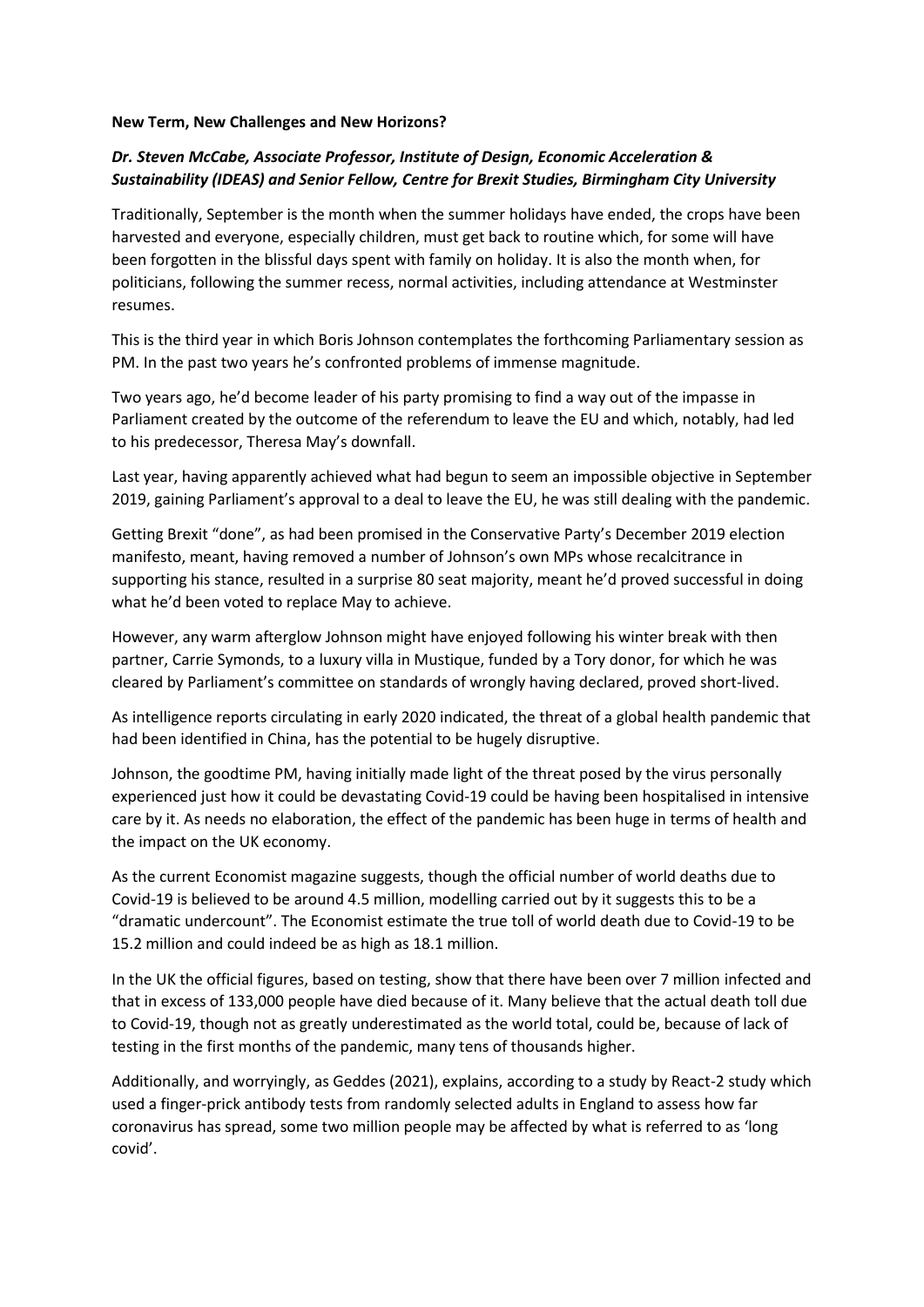'Long covid', as the NHS website (2021) is complex and, because research is still ongoing, not fully understood in terms of actual impact. Nonetheless, as the NHS website lists, there are many ways in which long covid may manifest itself ranging from relatively trivial to so extremely serious as to debilitate an individual for many months, possibly years, and potentially, the rest of the person's life.

The impact of the pandemic on the National Health Service has been profound. Dealing with Covid-19, unknown until early 2020, has resulted in serious strain on a system already stretched even before the pandemic. It's estimated over 5 million people are waiting for NHS hospital treatment in England and, without urgent intervention, this figure could rise considerably with collective consequences for society (Stoye, Warner and Zaranko, 2021).

The economic cost of dealing with Covid-19 has been, unsurprisingly, phenomenal. According to King (2021), during the first year of the pandemic (April 2020 to 2021), the government borrowed £299 billion "the highest figure since records began in 1946." Though the amount the government will need to borrow will be less for the period April 2021 to 2022, it is estimated that in excess of £200 billion will be required.

As regular reports from within government suggest, there is considerable disquiet among some, most especially the treasury under Chancellor Rishi Sunak, as to the amount of debt the UK has accumulated during the pandemic. National debt, at over £2.2 trillion, roughly equivalent to the entire annual output of the UK economy, will, it should be assumed, need to be repaid (such was the logic of the Coalition government under David Cameron).

What is causing particular concern is the increasing cost of servicing such debt, not helped by rising inflation. As Wallace and Rees (2021) explain, the recent increase in inflation, because a quarter of national debt is tied to the retail price index (RPI) paid on gilts by the government, higher than the more commonly used CPI (Consumer Price Index) which doesn't include housing costs such as house prices and interest rates, means Sunak must find an additional £12 billion, "potentially squeezing his ability to offer more giveaways in the Budget."

Reports that Rishi Sunak has been 'persuaded' to increase funding for the NHS by at least £1bn from the expected rise of £5 billion to over £6 billion each a year, combined with health and social care secretary Sajid Javid's announcement the NHS will receive an extra £5.4 billion over next six months to deal with the backlog caused by the pandemic, will certainly not make the chancellor's dilemma of trying to reduce national debt any easier.

It is against this background Johnson made his announcement on Tuesday to make good on the promise made on becoming leader of his party in July 2019, to resolve how to fund the "catastrophic costs" of social care. The cost of having care at home can, on average, be anything between £500 and £1,000 per month. As the representative body for care homes state on its website, "average weekly cost of living in a residential care home is £704, while the average weekly cost of a nursing home is £888 across the UK" (Carehomes, 2021).

Breaking a manifesto promise is difficult for any government.

Boris Johnson having promised to solve the issue of the cost of care homes, in the December 2019 election manifesto campaigned on an explicit commitment not to raise taxes and to protect pension increases under what's known as the 'triple lock' mechanism.

So, his announcement to increase National Insurance (NI) for those of working age by 1.25%, despite being called a 'health and social care levy', estimated to raise £12 billion a year, is a clear break from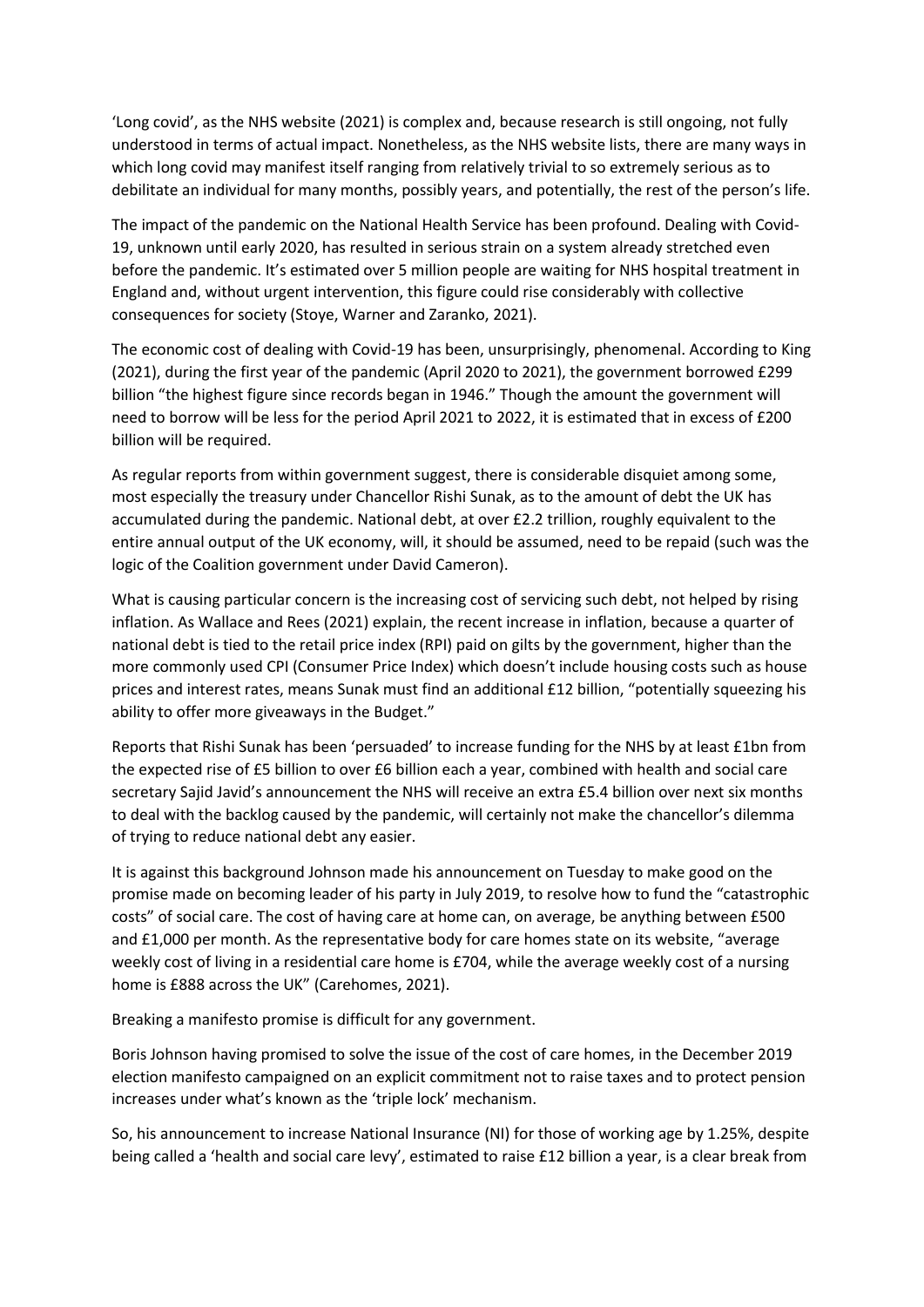his party's commitment not to raise taxation. It's likely to prove unpopular among grassroot supporters, many of whom are aged.

Rumours of a rebellion within his own party who may join forces with opposition parties to defeat any such measure in Parliament will not be the first time Johnson has had to deal with internal opposition. However, breaking promises is different.

Though all MPs accept there's an urgent need for additional funding for the NHS and social care, many see the use of NI as regressive as it is only paid by those of working age, and usually not by those in receipt of state pension who are most likely to need social care.

Additionally, Tuesday, Thérèse Coffey, secretary of state for work and pensions, announced the government intends to breach another of manifesto pledges by, temporarily for the year, not adhering to the commitment to apply the 'triple lock' increase to state pensions. Given the peculiarities of the way in which average wages were depressed last year during 'furlough', and have since risen by 8.8% in comparison, adhering to the triple lock would result in pensions going up by the same percentage costing over £7 billion.

It's estimated adherence to the triple lock costs about £0.9billion for every one percent rise. This means there is a considerable saving by only raising state pension this year by 2.5%, which is another of the three 'locks'.

The government, and presumably Johnson, will be well too aware of the criticism it will receive for breaking promises made prior to the occurrence of a once in a century pandemic. Given that there are supply problems and inflation in foods, energy as well as a range of other less essential items, there will surely be cognisant of the optics of doing this.

The fact that those working after state pension age will also pay 1.25% levy may seem like an attempt to assuage anger coming from parts of the media traditionally supportive of the Conservative Party. It will surely come as no surprise the Daily Mail are not happy. James Tapsfield, its political editor reports the possibility of further taxes being imposed cannot be ruled out (2021).

Coincidentally, it was also announced on Tuesday there will be additional taxes on shareholders' company dividends from 2022-23 onwards. 1.25% extra will be paid by basic rate taxpayers, higher rate taxpayers will pay 33.75% and those earning more than £150,000 a year in England paying 39.35%. This the Financial Times reports, is regarded by investment groups as a "kick in the teeth" to those who use investment to make income (Flood, 2021).

Telegraph economics editor, Russell Lynch, reports Capital Economics' warning the combination of NI increase and additional tax on shareholders, in, the "worst-case scenario", may slow Britain's post-Covid recovery and potentially threaten 130,000 jobs (2021).

As always with Johnson, there will be a political calculation of how far he can go in pushing through changes ensuring he fulfils promises made and his legacy is having succeeded in not just getting completed the objective of allowing the UK to leave the EU but having solved the intractable issue of funding social care.

Some commentators concur with former chief political advisor, Dominic Cummings' view Johnson intends to win the next election and resign by 2026 to "make money and have fun" (Sleigh, 2021).

Opinion polls currently suggest the Conservatives Party are on track to win the next election. Polling organisation Britain Elects indicate the Conservatives are nine points ahead of the Labour Party.